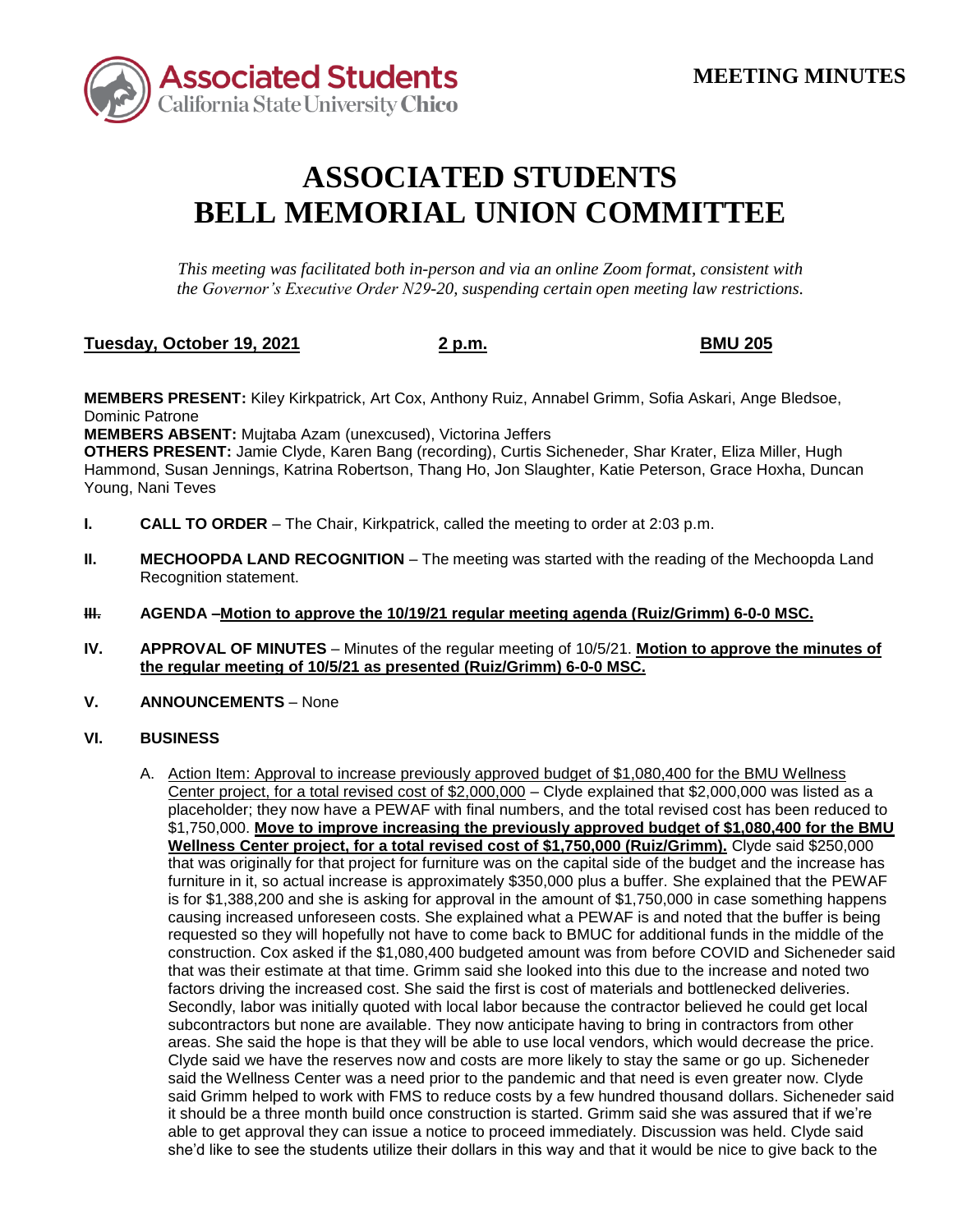current student population. Kirkpatrick thanked them for their work on this project, noting this will really help students in the years to come. **6-0-0 MSC.** 

- was last done in 1992 and doesn't address the WREC because it didn't exist at that time. He explained B. Information Item - Bell Memorial Union Mission and Program Statements - Slaughter said one of his missions this semester is to review and reaffirm the mission and program statements for the various areas of the AS by December. He reviewed the current statements and noted that the BMU Statement what a mission statement should state and asked if they'd like to appoint a committee to work on this item, or engage the entire committee at the table. Kirkpatrick will email committee members regarding participation in this project.
- income. He noted that the biggest driver of income is student union fees and these fees haven't hit the budget yet. Sicheneder explained that the number one driver of expenses is wages and because we're C. Discussion Item – 7/31/21 and 8/31/21 Combined Student Union and WREC/AO Summary Income and Expense Statement – Sicheneder reviewed with the committee, noting a benchmark of 16.7%. The Student Union has expensed 9.69% of the approved annual budget and generated 1.91% of projected never fully staffed, are not paying the fully budgeted amount of labor.
- D. Discussion Item: Possibility of adding solar to the University Farm Kirkpatrick said AS President Duncan placing solar and noted we can't use the BMU or WREC roofs as they are already contracted out for develop it into a small solar array. He said this would help the campus to move closer to their goal of being completely carbon neutral by 2030. He requested that BMUC discuss this project, figure out if it's financially viable, as well contractually viable with the University, and if would be something BMUC would be interested in doing. Sicheneder questioned if there was any talk of infrastructure costs. Young said PG&E has some restrictions related to plots that you can't overproduce more than your property is capable of consuming but the University Farm has an exemption to that. He said Chastain told him the he estimated that an initial array could perhaps start at \$1 million to \$2 million, and noted there are energy grants as well as debt service loans to non-profits at low or no interest, along with the tax benefits. Young brought this idea to her to see how this might fit in with the AS and possibly as a SFAC project. Young said this idea stems from his summer working as a Climate Action Fellow with AmeriCorps, and also worked with Cheri Chastain, Director of Sustainability on campus. He explained that the University currently generates long term contracts with various third parties for solar energy to go on campus buildings. He said his understanding is that the University is a governmental agency so doesn't have the same access to tax credits that a private or non-profit entity would, and wondered if perhaps the AS could provide this service. He was advised by Teves that there is money for a large project available through the Sustainability Fund Allocation Committee (SFAC). He said after further discussions and pulling together numbers, what the University would need out of an initial contract is outside the realm of possibilities at the moment. Young said he then thought about how a project like this could be scaled down so that in the future when the University goes to renew contracts, the AS would have some level of expertise and could bid for them. Young said he's thinking about some ways of possible alternatives for solar. Young said his understanding is that the University Farm has the ability to produce more energy on site than it can consume, and perhaps the AS could lease a plot of land from the University Farm and cost would initially be \$12 million to put solar on four buildings as they'd want to do it in a bundle. He said Kirkpatrick said this could be looked into and discussed more as a group to see if it's feasible.
- BMU and WREC that we moved to for the semester, noting they are both closed on weekends. She said pre- have, noting that the AS normally has approximately 100 professional staff, and that's now down to 80 – they students, with Dining being the most understaffed. Clyde said the main reason for closing weekends is due to commitment was to start with what we could handle, and adjust every 30 days to see if we can take on more. **VII. EXECUTIVE DIRECTOR'S REPORT** – Clyde said there has been criticism regarding the open hours for the pandemic, both buildings were open 7 days a week. Clyde said they've made a conscious effort to move towards something that would be sustainable moving through the semester with 60% to 65% of students attending in-person classes. She said Sicheneder looked at when the WREC was most utilized and found high density time was Monday through Friday. Clyde said the strategy was to compress working staff that we are short staffed in various areas throughout the AS. Clyde said that traditionally the AS hires approximately 700 students. The AS was down to approximately 30 student employees this summer, and is currently at 400 staffing of career staff, especially custodians, as a lot of cleaning needs to be done. She said even if we had a full staff it still pushes the envelope and forces us to compress down the operations we have. Regarding student staff, Clyde explained that they build up skills throughout the year and unfortunately there have been very few returners. She said they are needed to help open, close and manage the building. Clyde said our